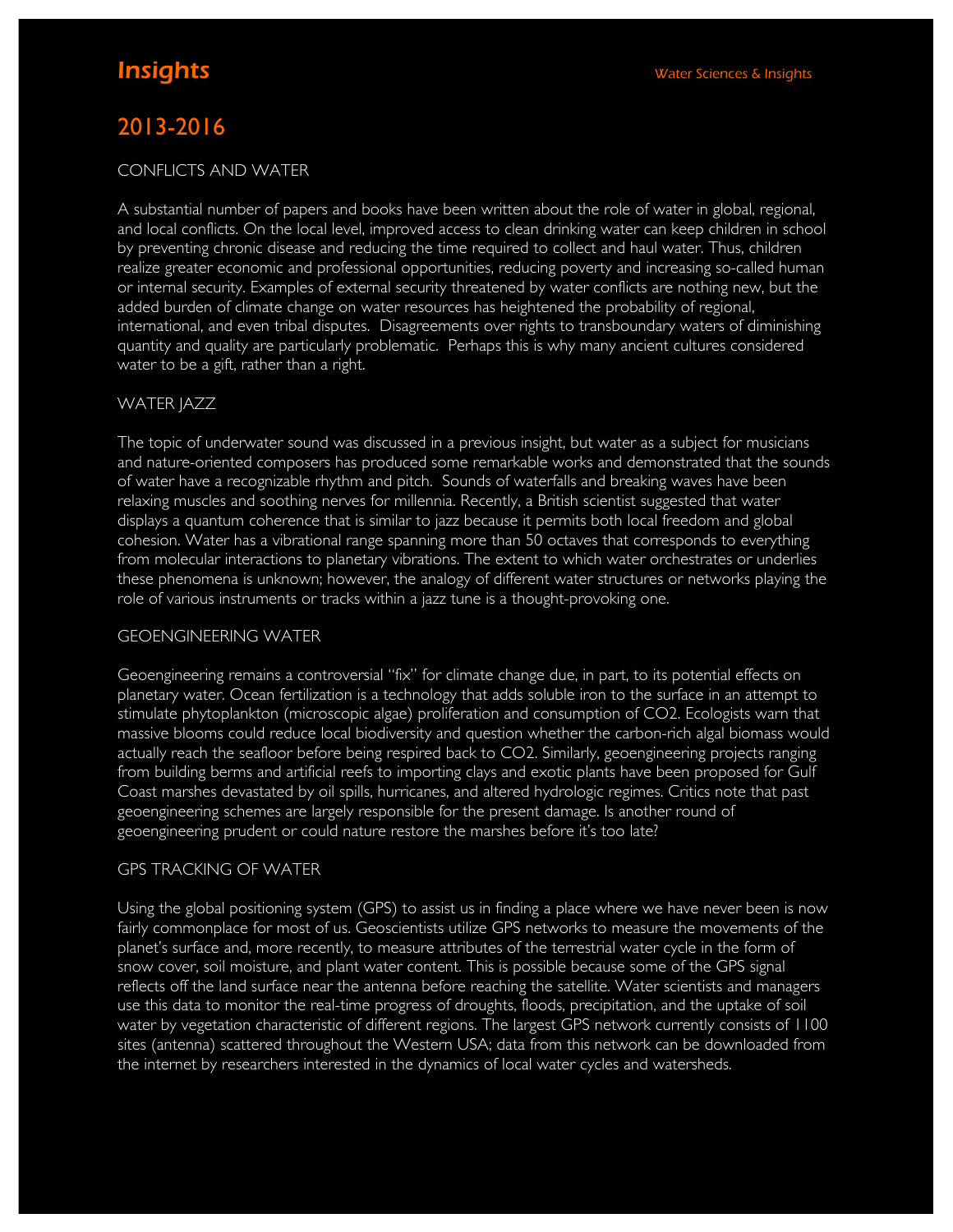# TAP VERSUS BOTTLED

The quality of drinking water available from various sources has become a major controversy among experts, advocates, and the public. The bottled water industry has flourished for the last two decades based on the assumption that tap water is often contaminated with pollutants (e.g., metals, solvents) and additives (e.g., fluoride) that are removed by the processes used to prepare most bottled waters. The current backlash against bottled water is fueled by the arguments that it wastes energy (in many ways), creates more plastics, and is less regulated (for quality) than is tap water. While the dispute continues, no clear choice is provided to people who are genuinely concerned. Several water advisory groups suggest the use of home water filters, ranging in scope from simple activated carbon to reverse osmosis units, to treat tap water—representing a hybrid choice that requires people's active participation.

# EATING WATER

The term "eating water" refers to the observation that the largest component of a person's water footprint (about 90%) is devoted to food in the form of crop and animal production. By comparison, domestic water supply and industrial product contributions are relatively small. Most of this eaten water is *green*, meaning that it is rainfall consumed directly by food crops or by grasses that feed animals. In arid regions where rainfall alone is insufficient for food crops, *blue* water present in surface or subsurface environments (e.g., lakes, aquifers) must supply the remainder. Finally, agricultural and livestock operations produce biological and chemical wastes that must be diluted by so-called *grey* water to concentrations that meet water quality standards. The combined volumes of these three waters compose the major portion of a human water footprint; hence, changes in diet and food waste may be the key to water conservation.

# EPIC DROUGHTS

Australians have endured drought conditions for decades and, recently, Californians (and many living in the Western USA) are facing a similar situation. Neither of these two epic droughts is unexpected, as both regions are subject to cyclic rainfall patterns. Moreover, neither situation has or will be addressed solely by imports or technologies, which have permitted Californians to engage in activities (e.g., irrigated agriculture, population growth) that exceed the carrying capacity of local water resources. The state's water agencies have placed restrictions on residential and industrial water use, but this represents a small fraction of the water consumed in the state. Most of the water is used by agriculture (now severely impacted), fueling arguments that less water-consumptive crops should be grown and more desert-compatible lifestyles should be adopted. In any case, the focus is slowly shifting from technological miracles to rational activities.

# CIVILIZATION COLLAPSES

Whereas short-term droughts can have a detrimental effect on the economy and ecology of regions, longer-term water shortages have collapsed entire civilizations. Researchers posit that the great Roman civilization thrived by importing grains that were grown in distant water-rich areas, which eventually experienced declines in production due to climate variations. As a result, insufficient water to produce food for the huge urban population of Rome may have initiated its collapse. Similarly, the highly advanced Mayan civilization probably succumbed to long-term drought, even though the frequency of hurricanes may not have decreased. At some point, the waters of the Yucatan's subsurface limestone system were insufficient to irrigate the crops required to feed a huge population. These collapses suggest that large populations dependent on consistent water supplies are vulnerable to even modest changes in climate.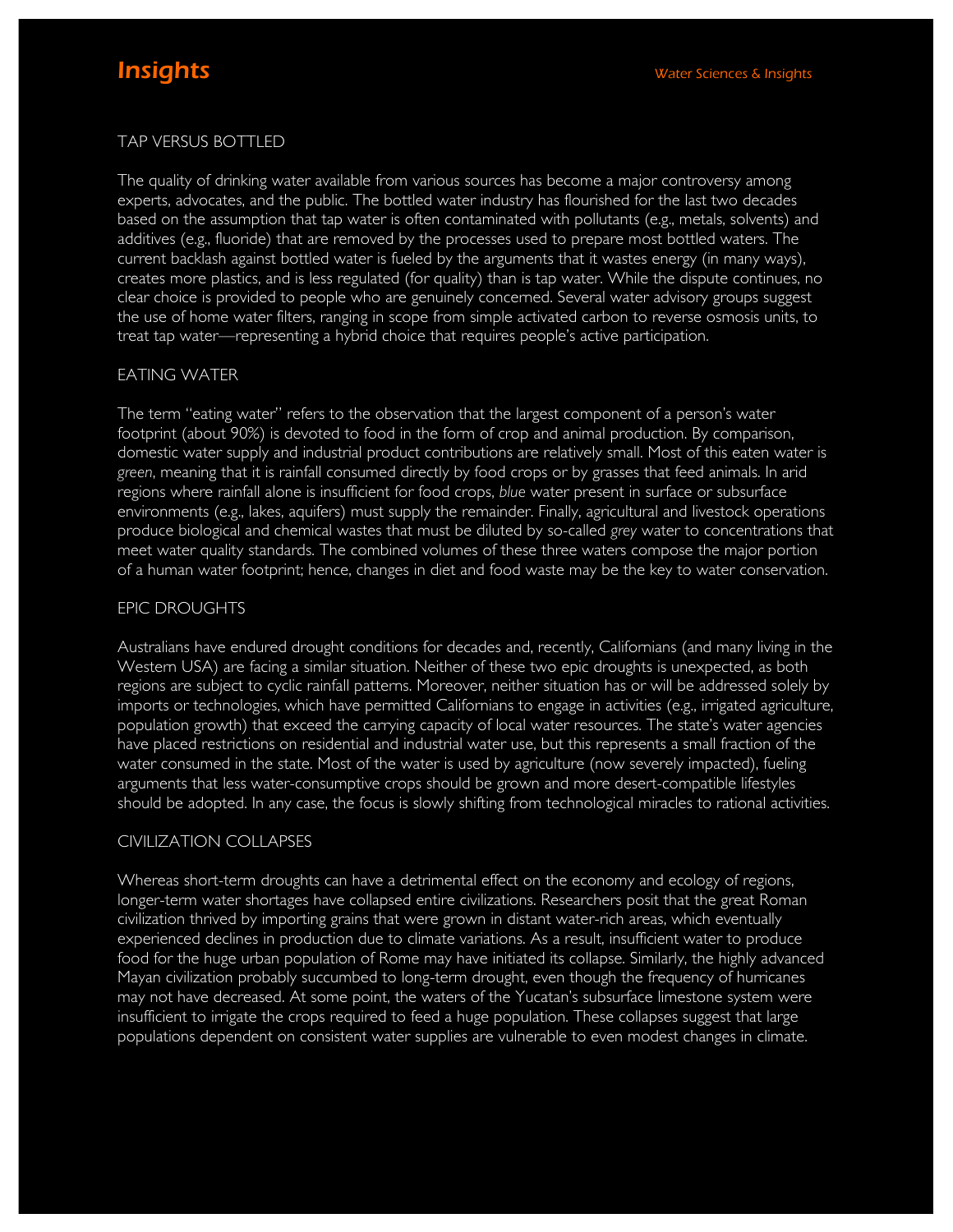# PLASMA FROM WATER

Plasma is the so-called fourth phase of matter that joins the more familiar solid, liquid and gaseous phases. Most of the matter in our universe is plasma, which consists of charged particles (e.g., positive ions and free electrons) that are present in stars, outer space and common electrical devices. Subjecting water to sufficient electrical or thermal energy breaks the chemical bonds that hold it together, producing a plasma stream that can be used to cut metals or to generate hydrogen gas as a fuel. Creating plasma from water can also serve as a means of treating potable water via producing the kinds of free radicals that are often used for disinfection and detoxification. Advantages of this plasma method include the relatively energyefficient plasma reactors, the small volume of water required to generate sufficient plasma, and an absence of chemical byproducts resulting from the conventional treatment of drinking water.

#### WATER FROM PLASMA

As the predominant form of matter in our universe, plasma and its associated electrical currents seem to be ubiquitous in the cosmos and may give rise to more recognizable forms of matter—including water. The interaction of solar wind (plasma) with oxygen-containing dust particles in the cosmos may have created much of the water on the earth and moon. Moreover, a planet in the constellation Ophiuchus appears to contain huge amounts of supercritical water that results from the planet's high pressures and temperatures. This "plasma water" possesses the properties of both a gas and a liquid. Plasma currents in interstellar space are known to contain dust particles, as well as hydrogen and oxygen ions, leading some scientists to posit that water is continuously created via plasma discharges. From the photospheres of red giant stars to the water jets of quasars, is most of the water in our universe created electrochemically?

# FOGGY RESOURCES

An under utilized water resource in coastal arid regions is the fog or low-lying marine clouds present in the evenings and early mornings. Condensation of the fog on native plants has permitted their growth despite precious little rain in regions such as California and Chile. Several groups around the world have developed simple catchment technologies to condense fog water and collect it to provide everything from garden irrigation water to a premium drinking water. Each square meter of collection surface (a fine mesh) can produce 2 to 7 gallons of water daily that varies in quality depending on air pollution overlying the sea and coastal hills. There are studies currently underway to pinpoint the most productive places to collect fog water, which is produced under a narrow range of topographic, oceanic, and atmospheric conditions. Unfortunately, the heat associated with urbanization has reduced the extent of fog near cities.

# ENSO AGAIN?

The press is buzzing with the prospect that a 2015-2016 ENSO event could be the most powerful in almost 20 years. ENSO (El Niño/Southern Oscillation) is the combined oceanic and atmospheric event resulting from unusually warm surface waters in the eastern equatorial Pacific Ocean. Drought-stricken Californians hope ENSO ushers in a wet winter; however, ENSO events don't always bring heavy rains and the global climate has changed in the last two decades. Even if heavy rains do arrive, they will not end the drought conditions in one winter but they may result in widespread urban flooding. Most urban runoff in California cities is diverted into concrete canals that empty into polluted coastal waters. Los Angeles is now building stormwater capture basins to utilize the runoff as a water resource to treat or to recharge aquifers. In either case, Californians are learning they cannot take any water for granted.